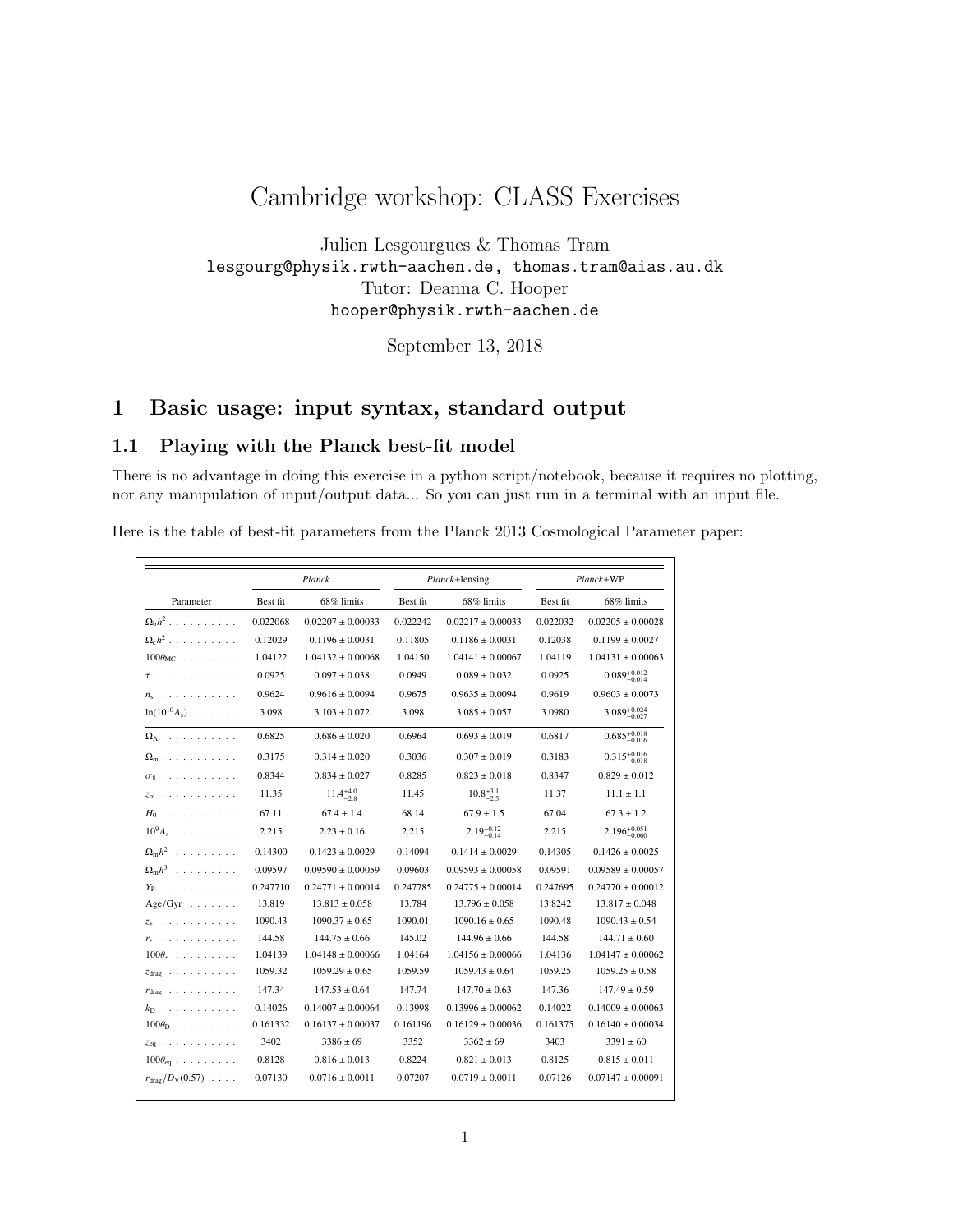We will focus only on the best-fit ΛCDM model of Planck+WP (penultimate column).

- 1. Write a short input file with the appropriate values of  $\omega_b$ ,  $\omega_{cdm}$  ( $\Omega_c h^2$  in the paper),  $H_0$  or h,  $\tau_{reio}$  ( $\tau$  in the paper). Run only the background and thermodynamics module for this model (to do so, just leave the output field blank, which is the default)<sup>1</sup>. To get some standard output, set input verbose, background verbose and thermodynamics verbose to one. To be sure that you don't have syntax errors in your input file, setting write warnings = yes is healthy. Look at the different lines of standard output. Do you reproduce accurately the age of the Universe in Gyr given in the paper (here, accurately means e.g. up to better than  $0.1\sigma$ )?
- 2. Part of the difference comes from different settings for other parameters. To work with exactly the same parameters as in the Planck paper, you need to add one massive neutrino species with  $m = 0.06$  eV. Thus you need to add one non-cold-dark-matter (ncdm) species, and to reduce the number of ultra-relativistic (ur) relics to two (plus small corrections coming from the details of neutrino decoupling models, which would be 0.046 for 3 massless neutrinos and 0.03351 for two massless neutrinos):

```
N_ur = 2.03351
N\_ncdm = 1m\_ncdm = 0.06
```
Run again with these additional parameters. Do you get closer to the age indicated in the paper? Check also that you get the same or nearly the same value for the redshift and comoving sound horizon at recombination  $(z_*, r_*)$  in the paper), redshift and comoving sound horizon at baryon drag  $(z_{drag}, r_{drag}$  in the paper), and reionization redhsift  $(z_{re}$  in the paper).

3. The tiny residual difference in the 6th digit of the age could be due either to precision settings or systematic errors in CAMB (used in the table) or CLASS. In CLASS there are only two parameters controlling the precision of the background integration. Here they are, with their default settings as implemented in input.c:

back\_integration\_stepsize = 7.e-3 tol\_background\_integration = 1.e-2  $tol\_ncdm_bg = 1.e-5$ 

Try smaller values of these parameters (either in the same .ini file or in a .pre file, as you prefer), to check whether the calculation of the age at the level of the 6th digit is well converged or not with default settings.

4. Check that if instead of  $h = 0.6704$ , you pass 100\*theta\_s with the value indicated in the Planck table (in the 3rd line), you get a different value of  $H_0$ . The reason is that the paper gives  $\theta_{MC}$ , an analytic approximation to the actual ratio  $\theta_s = d_s^{dec}/d_A^{dec}$  (sound horizon at decoupling over angular diameter distance to decoupling) computed internally by CosmoMC. Instead, class computes the true  $\theta_s = d_s^{dec}/d_A^{dec}$  with a numerical integration. To know the true  $\theta_s$ , go back to the previous run in which you specified  $h = 0.6704$  in input. Use the standard output of the code to get the correct  $100 \theta_s$ . Now pass this value and check that you get the right h.

<sup>&</sup>lt;sup>1</sup> in this exercise, we care only about the background and thermodynamics evolution, so it is not necessary to pass the same values of  $\ln(10^{10}A_s)$  (or  $A_s$ ) and  $n_s$  as in the paper. So they can be left unspecified. If we wanted to reproduce the same  $C_l$ 's or  $P(k)$  as for the Planck best-fit model, we would need to pass the correct  $\ln(10^{10}A_s)$  (or  $A_s$ ) and  $n_s$ , the correct pivot scale k pivot =  $0.05$ , and to specify some fields for output = ...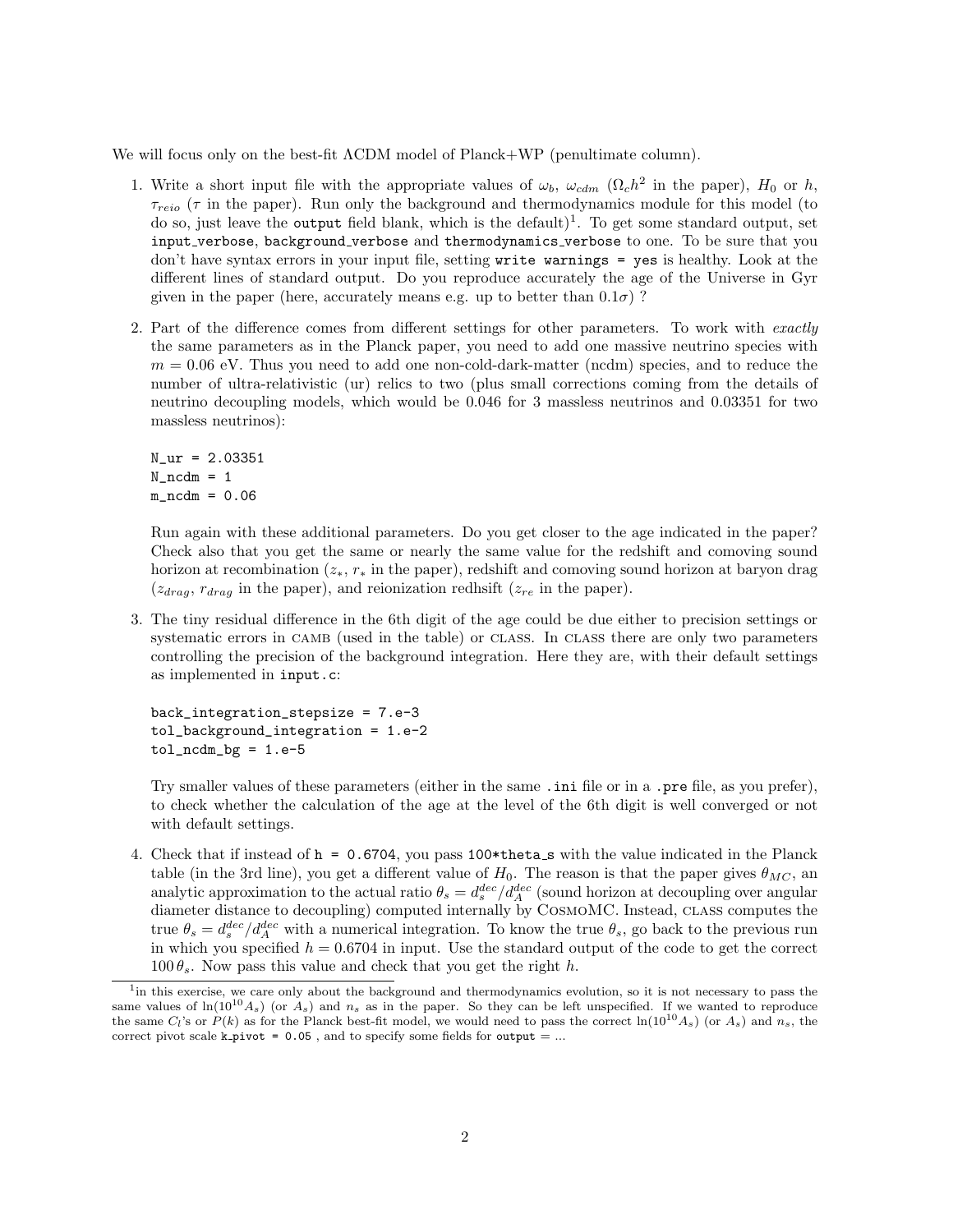# 2 Python notebooks (or scripts)

## 2.1 Playing with output spectra

For the default ΛCDM model:

- 1. Plot on the same figure (log-lin) the lensed and unlensed  $C_l^{TT}$  of scalars, to see the effect of smoothing of the maxima and minima of the spectrum. When plotting inside the notebook with **"** at plotlib notebook you may find it nice to use the *zooming to rectangle* tool to zoom on peak maxima and minima.
- 2. Turn on tensor modes with a tensor-to-scalar ratio  $r = 0.1$  (close to the current upper bound). Plot on the same figure (log-log) the contribution to  $C_l^{BB}$  from tensor modes and from lensing (or in other words, the unlensed  $C_l^{BB}$  and the difference between the lensed and unlensed ones). Check that B modes are dominated by lensing on small scales. The calculation goes much faster if you don't try to get the primordial  $C_l^{BB}$  up to very high l (the default, **l\_max\_tensors = 500**, is sufficient).
- 3. Plot on the same figure (log-log) the linear and non-linear matter power spectrum at  $z = 0$  and  $z = 2$ , to see that at low redshift non-linear corrections appear on larger scales / smaller wavenumber.

## 2.2 Playing with thermodynamics

Plot the free electron fraction  $x_e$  as a function of redshift z for the default  $\Lambda$ CDM model, in log-log scale, for  $0.1 < z < z_{\text{max}}$ , where  $z_{\text{max}}$  is returned by CLASS. Check visually that  $x_e \ll 1$  between reionization  $(z \sim 10)$  and recombination  $(z \sim 1100)$ .

### 2.3 Playing with inflation and primordial spectra

Here the goal is to use the inflation simulator and to compute the primordial scalar and tensor power spectrum for a quadratic inflation model, with a potential  $V(\phi) = \frac{1}{2}m^2\phi^2$  and  $\frac{1}{2}m^2 = 1.72 \times 10^{-12}$  (in natural units). After plotting the two spectra on the same figure (log-log), you can check that the values of  $A_s$ ,  $n_s$ ,  $\alpha_s$  inferred by CLASS from the numerically computed primordial spectra look reasonable given Planck data, while  $r$  is a bit too high (this is why the model is now excluded at a few sigma's).

*Hints:* turn on the inflation simulator with  $P \text{.}$   $\pm$  initiation is to inflation V end (this will only be accepted if you are computing some perturbations, thus 'output' should not be empty, and if you require both scalar and tensor modes). Then, by default, the code will assume a polynomial potential of the form  $V(\phi) = \sum_{i=0,\dots,4} V$ param<sub>i</sub> $\phi^i$ . To switch on just the quadratic term, set Vparam0 to Vparam4 to zero, excepted Vparam2 = 1.72e-12. The number of e-folds between "horizon crossing for the pivot scale" and the end of inflation can be adjusted to 55 with the parameter N\_star. The values of the derived parameters can be read either in the python notebook using the function .get\_derived\_parameters( $['A_s, \ldots]$ ), or directly in the standard output if you have set primordial verbose to 2.

# 2.4 Impact of baryons on the matter power spectrum

Plot the ratio of matter power spectrum for  $\sim$  5 values of  $\omega_b$  (log-lin) ranging from  $\sim$  0 to 0.1, and check the effect of baryons: it should be a step-like suppression with superimposed oscillations (the BAOs).

Hints: Start from the public notebook varying neff.ipynb and adapt it to your needs. Ideally you would take a reference model with  $\omega_b = 0$ , but no Boltzmann code will allow you to do that: a certain amount of baryons is needed in order to have a tightly-coupled photon-baryon fluid at the time of initial conditions. Thus it is recommend to take a very small value like  $\omega_{\rm b} = 10^{-3}$  as the reference. Since for the purpose of the plot you will use very unrealistic values of  $\omega_{\rm b}$ , the code cannot use its feature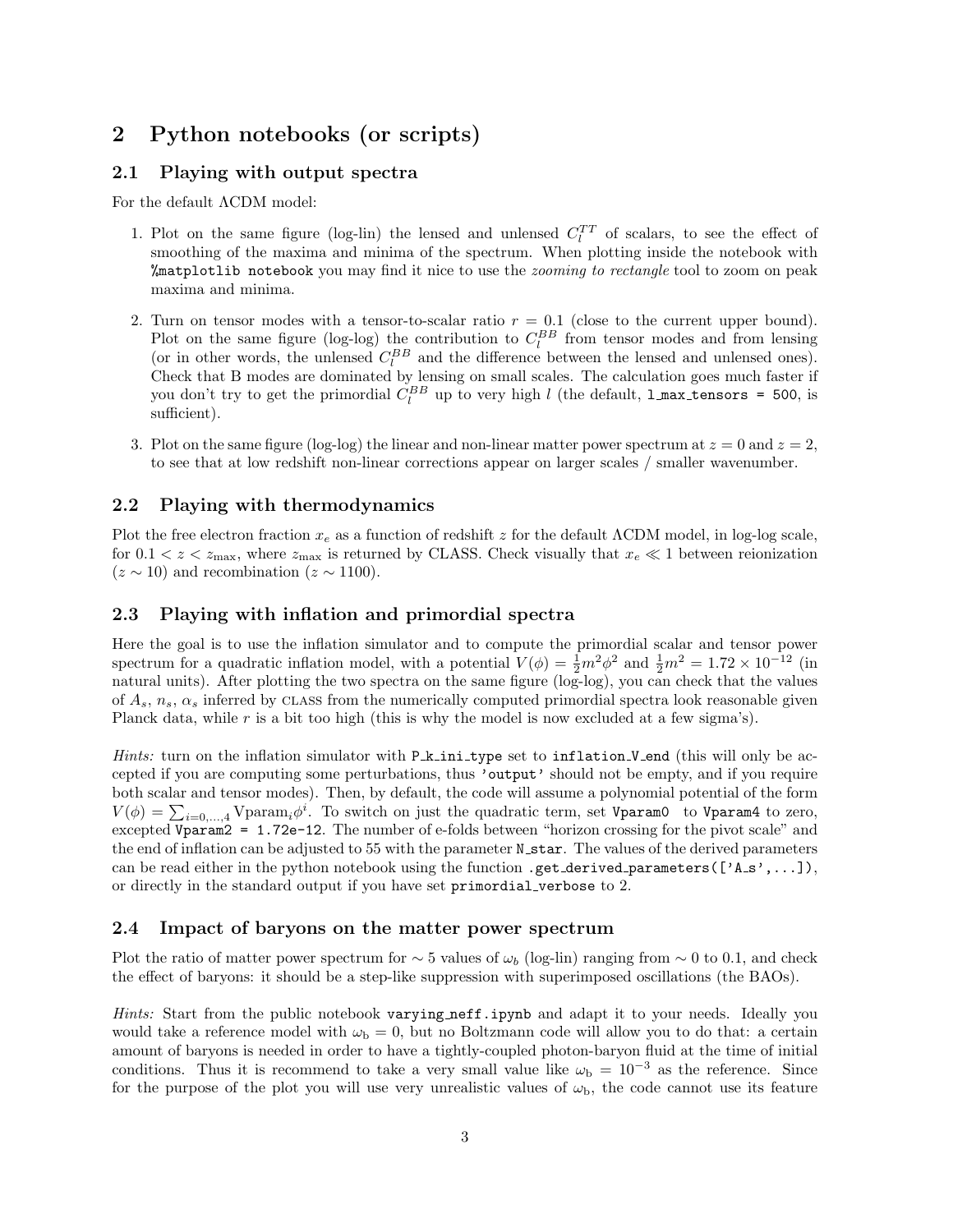of "automatically determining the primordial Helium fraction  $Y_{\text{He}}$  using an interpolation table encoding the results of BBN codes". Thus it is better to fix the primordial Helium fraction manually (syntax in CLASS python scripts: 'YHe':0.25).



# 2.5 More advanced: visualizing the evolution of CMB perturbations for a few modes

Reproduce figure 8.1 from Scott Dodelson's book Modern Cosmology. The vertical axis is the combination of perturbations  $k^{3/2}(\Theta_0 + \Psi)$ , while the horizontal axis is the conformal time divided by the recombination time. This plot is pedagogically interesting because the CMB spectrum is given mainly by the value of this quantity evaluated at the time of recombination for different wavenumbers.



Figure 8.1. Evolution of photon perturbations of four different modes before recombination at  $\eta_*$ . Normalization is arbitrary, but the relative normalization of the 4 curves is appropriate for perturbations with a Harrison-Zel'dovich-Peebles  $(n = 1)$  spectrum. Model is standard CDM with  $h = 0.5$ ,  $\Omega_m = 1$ , and  $\Omega_b = 0.06$ . Starting from the bottom left and moving upward, the wavenumbers for the modes are  $k = (7 \times 10^{-4}, 0.022, 0.034, 0.045)$  Mpc<sup>-1</sup> or  $(8, 260, 400, 540)/\eta_0$ .

*Hints:* Given that  $\Theta_0 \equiv \langle \delta T/T \rangle$  and that  $\delta_{\gamma} \equiv 4 \langle \delta T/T \rangle$ , the quantity  $k^{3/2} (\Theta_0 + \Psi)$  is given in CLASS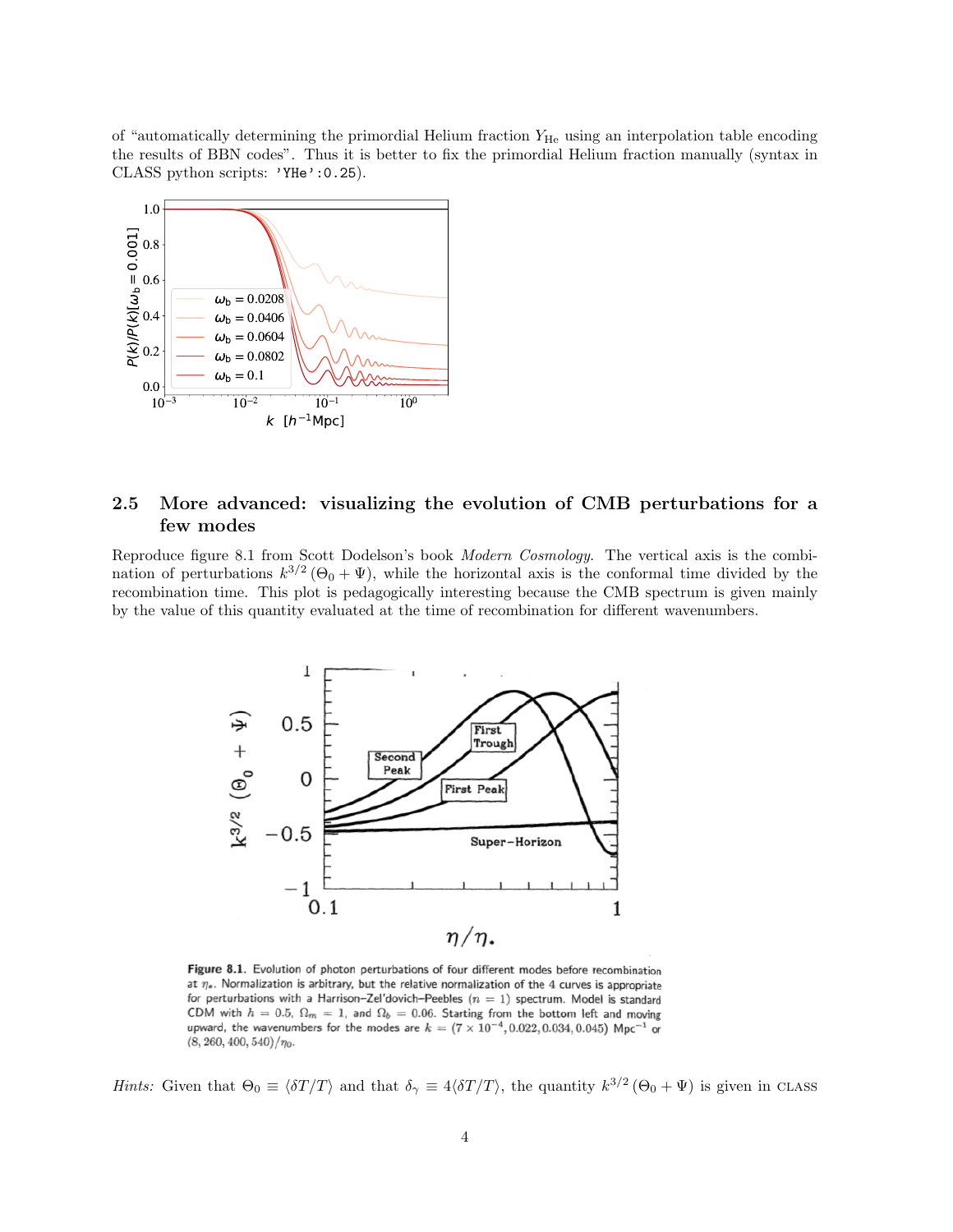notations by  $-2(\frac{1}{4}$ delta\_g + psi). The factor  $k^{3/2}$  has been replaced with a  $-2$  because CLASS normalizes all perturbations to an initial curvature perturbation  $\mathcal{R} = 1$  while Dodelson normalizes them to  $\mathcal{R} = -\frac{1}{2}k^{-3/2}$ . The ration  $\eta/\eta_*$  is given in CLASS notations by  $\tau/\tau_{\text{rec}}$ , and the conformal time at recombination can be extracted with .get\_derived\_parameters(['tau\_rec'])

## 2.6 More advanced: visualizing the evolution of all perturbations for one mode

Plot the evolution of the perturbations  $-\delta_c$ ,  $-\delta_b$ ,  $-\frac{3}{4}\delta_\gamma$ ,  $\phi$ ,  $\psi$  for the wavenumber  $k = 0.5 \,\mathrm{Mpc}^{-1}$ , as a function of conformal time. Once you are done it can be fun to check a few well-known results from your cosmological perturbation courses:

- $\phi$  and  $\psi$  nearly equal.
- $\delta_{\rm b} = -\frac{3}{4}\delta_{\gamma}$  until approaching the baryon drag time, and  $|\delta_b|$  starting to grow after that time.
- there are five regimes for  $\delta_c$ : constant, logarithmic growth (concave function), power-law growth going asymptotically like  $\tau^2$ , small slow-down at the end ( $\Lambda$  domination).
- baryons try to catch up CDM during matter domination, but this is a slow process.



Hints: If you want to show like in the above figure the time of Hubble crossing (optional), you can simply approximate it as  $\tau_* \simeq 1/k$ . If you want to show the time of baryon drag (optional), it is easy to extract it with .get\_current\_derived\_parameters(['tau\_d']). If you want to show the time of equality (optional), it is more difficult, because CLASS does not compute it. One way is to use .get background() to build an array of values of  $[(\omega_{b} + \omega_{cdm})/(\omega_{\gamma} + \omega_{\nu})]$  versus time. Then the interp1d interpolation function can allow you to find the precise time at which this ratio crosses one. All this can be done in only 5 lines in the script.

#### 2.7 More advanced: visualizing the transfer functions at a given time

Reproduce the following plot from Ue-Li Pen et al. 1311.3422, illustrating the contribution of various wavenumbers to the relative bulk flow between massive neutrinos and cold dark matter (in the synchronous gauge, which is the default in class).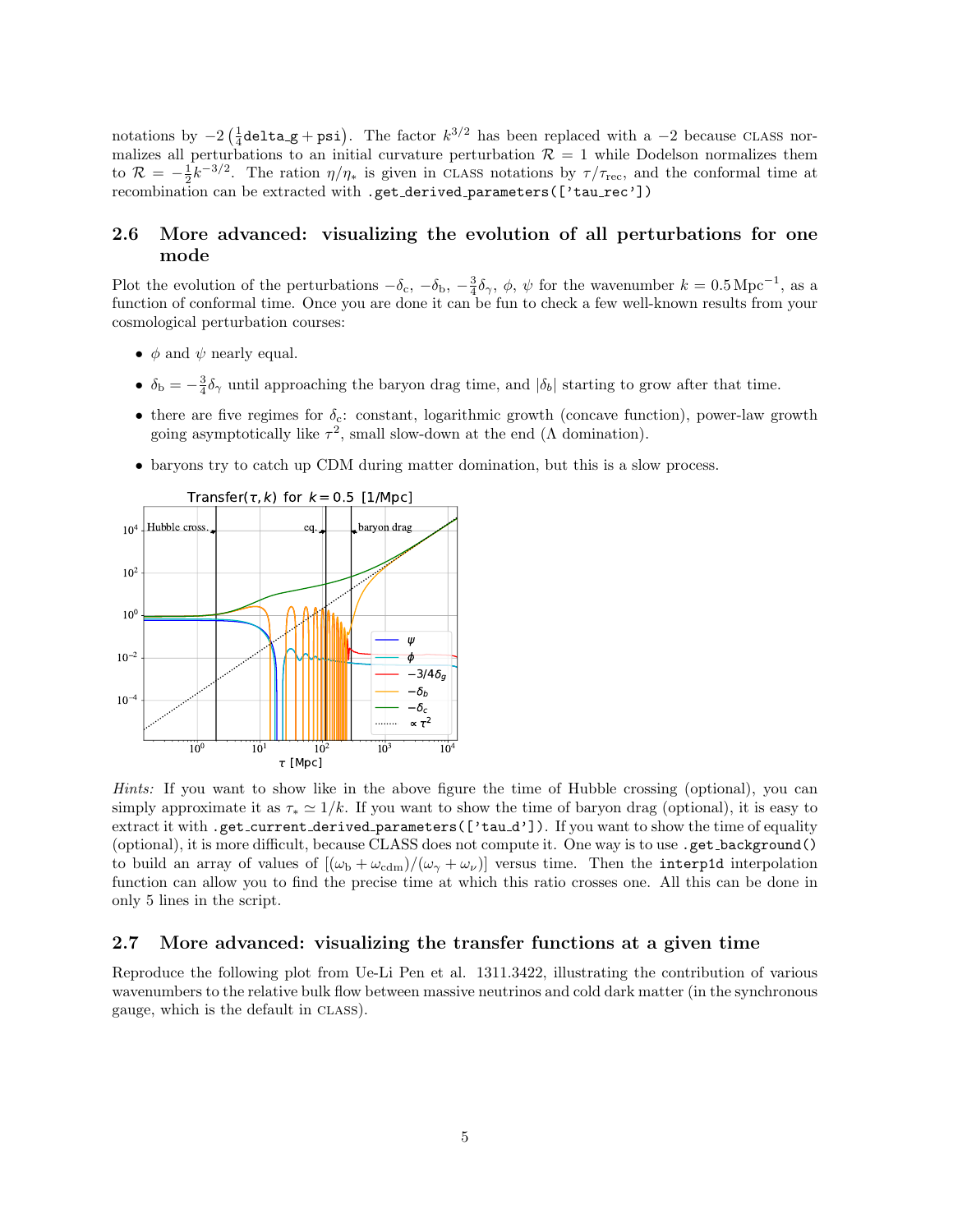

Hints: In CLASS notations,

$$
\Delta_{v\nu c}^{2} \equiv \mathcal{P}(k) \left[ \frac{\theta_{\nu}(k,z) - \theta_{c}(k,z)}{k} \right]^{2}
$$

with  $P(k) = A_s (k/0.05)^{n_s-1}$ ,  $\theta_c = 0$  in the synchronous gauge (by definition), and  $\theta_{\nu}$  is the transfer function labelled by  $t\_ncdm[0]$  (if there is only one non-cold-dark-matter species).

# 3 Modifying class

## 3.1 Implement  $\eta_b$  as a new input parameter

Implement the baryon asymmetry parameter  $\eta_b$  as a new input parameter, as an alternative to  $\omega_b$  or  $\Omega_b$ . Note that  $\Omega_b h^2 = 1.81 \cdot 10^6 \eta_b \left(\frac{T_{\gamma,0}}{K}\right)^3$ . The temperature  $T_{\gamma,0}$  in Kelvins is called pba->T\_cmb in the code. Of course class should accept only one out of the three input parameters  $(\eta_b, \omega_b, \Omega_b)$ , otherwise there would be some redundancy. To check how to code this, you can look at what is done for the photon density input...

### 3.2 A very simple modification of gravity

There exist several ways to parametrize modifications of gravity. For instance, people often study the effect of a function  $\mu(k, \tau)$  inserted in the Poisson equation, giving in the synchronous gauge:

$$
k^2\eta - \frac{1}{2}\frac{a'}{a}h' = -\mu(k,\tau) 4\pi Ga^2\bar{\rho}_{\rm tot}\delta_{\rm tot}.
$$

The perturbed Einstein equations are defined in a single place, in perturb einstein $(\ldots)$ . Localize the above equation and implement, for instance,  $\mu = 1 + a^3$ . Or if you want to do it in a nicer way, implement